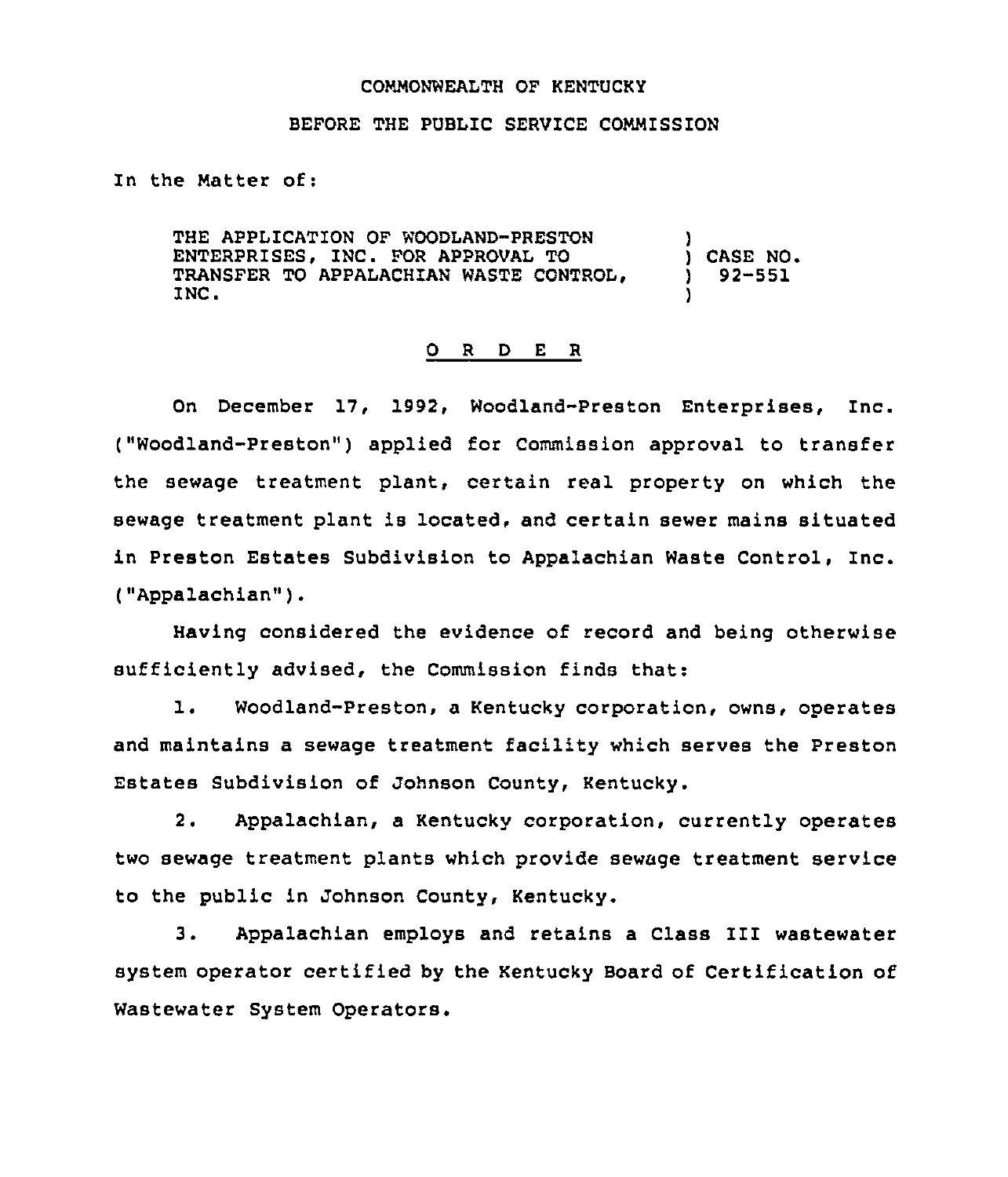4. Appalachian has the financial, technical, and managerial abilities to provide reasonable utility service to the residents of Preston Estates Subdivision.

5. On October 31, 1992, Woodland-Preston and Appalachian executed an agreement for the transfer of the sewage treatment plant which serves the Woodland-Preston Subdivision. Under the terms of this agreement, Appalachian shall pay Woodland-Preston \$ 2,418 to acquire the sewage treatment plant and related properties and appurtenances.

6. The proposed transfer, as set forth in the joint application, is made in accordance with law, is for a proper purpose, and is consistent with the public interest.

IT IS THEREFORE ORDERED that:

1. The proposed transfer is approved.

2. Appalachian shall file journal entries reflecting its accounting of the transfer within 30 days of the completion of the proposed transfer. The transfer shall be recorded on the books of Appalachian in accordance with the Uniform System of Accounts for Sewer Utilities.

3. If Appalachian records any plant acquisition adjustment, such adjustment shall be amortized over the remaining useful life of the purchased plant. This adjustment is for accounting purposes only and shall not be construed as Commission approval of such adjustment for ratemaking purposes.

4. Within 30 days of the date of this Order, Appalachian shall file with the Commission an adoption notice, adopting,

 $-2-$